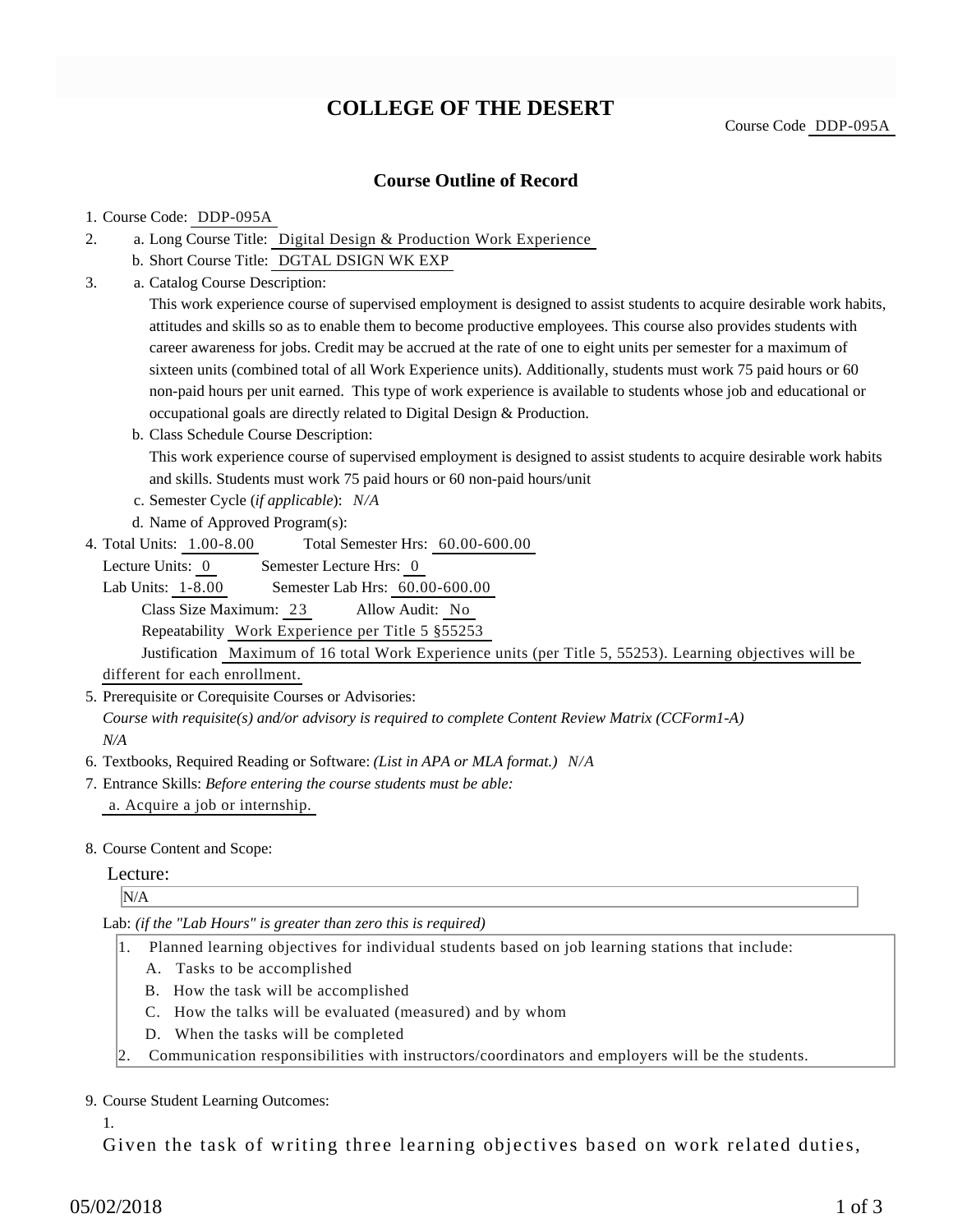DDP 095A-Digital Design & Production Work Experience

demonstrate competent and appropriate completion of each objective which increases performance, improves efficiency and enhances skills in the workplace.

2.

Given normal tasks based on actual working conditions, demonstrate competent and appropriate employment soft skills.

- 10. Course Objectives: Upon completion of this course, students will be able to:
	- a. Demonstrate employment skills under actual working conditions.
	- b. Apply career goals of classroom theory to real life experience.

c. Demonstrate an increase in self-identity and confidence as a worker through individual attention given by instructor/coordinators and employers.

- d. Demonstrate an understanding of their own abilities in the work environment.
- e. Explain an understanding of human relations.
- f. Demonstrate an understanding of how to approach the job market.
- g. Apply work experience education on future job applications.
- h. Develop new or expanded job objectives each semester of enrollment.
- 11. Methods of Instruction: *(Integration: Elements should validate parallel course outline elements)*

### Other Methods:

a. Conferences with students. b. Development of measurable learning objectives with the employer/supervisor that are specific to the job. c. Development of a training agreement between the employer and student.

12. Assignments: (List samples of specific activities/assignments students are expected to complete both in and outside of class.) In Class Hours: 0

Outside Class Hours: 0

-

- a. In-class Assignments
- b. Out-of-class Assignments
	- 1. Development of measurable learning objectives with the employer/supervisor that are specific to the job.
	- 2. Confer with instructor/coordinator on final learning objectives.
	- Arrange appointment to meet together with the employer/supervisor and instructor/coordinator to 3. discuss objectives and other issues and to sign the training agreement.
	- 4. Reflection paper (length and content to be determined).
	- 5. Self-evaluation by the student based on the training agreement.

13. Methods of Evaluating Student Progress: The student will demonstrate proficiency by:

• Other

a. Hours worked. b. Performance on the learning objectives. c. Attendance at scheduled conferences and orientation. e. Completion and timelines of paperwork f. On-site visit by the instructor/coordinator.

- 14. Methods of Evaluating: Additional Assessment Information:
- 15. Need/Purpose/Rationale -- All courses must meet one or more CCC missions.
	- PO Career and Technical Education

Apply critical thinking skills to execute daily duties in their area of employment.

IO - Personal and Professional Development

Self-evaluate knowledge, skills, and abilities.